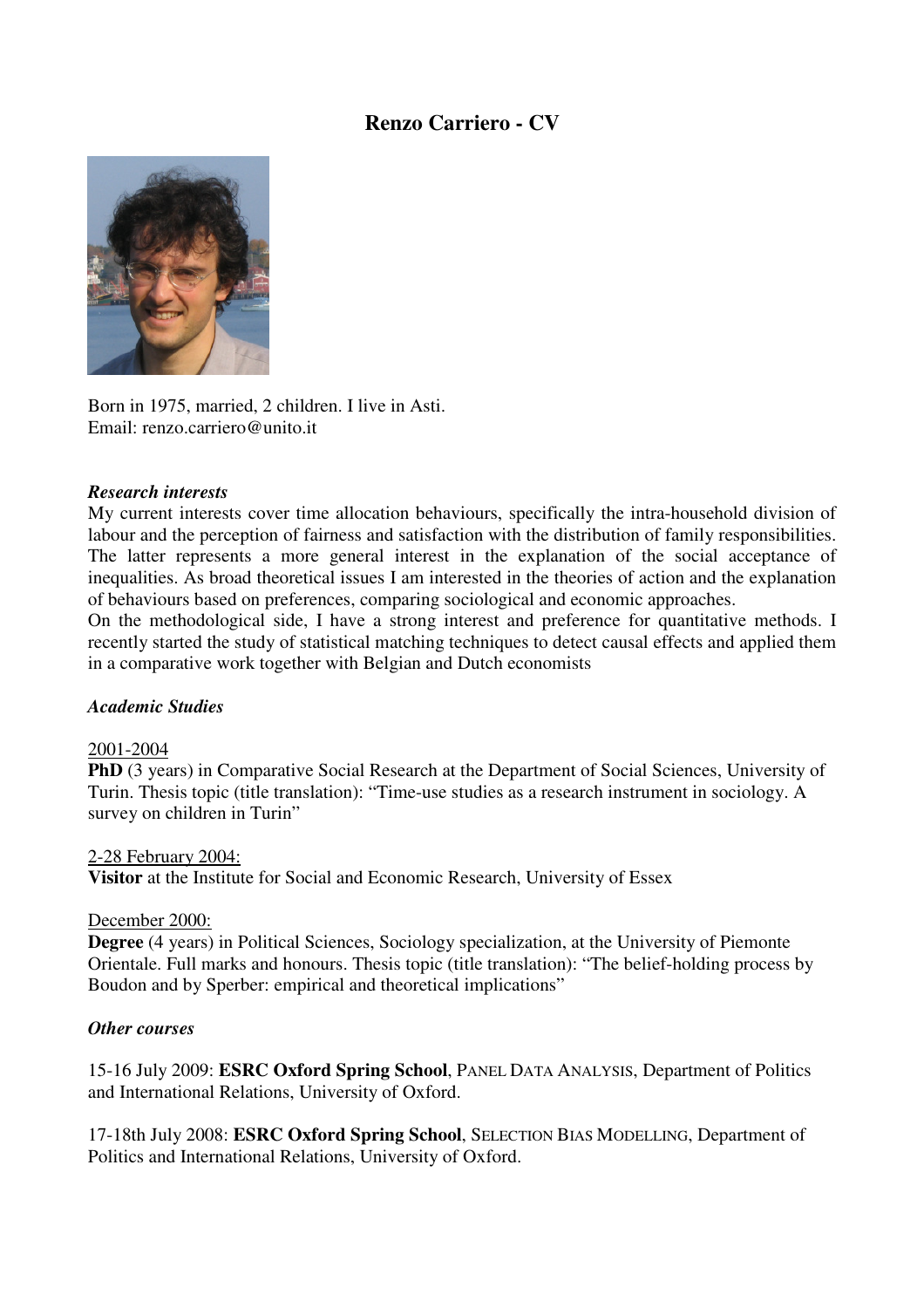27-31st March 2006. **ESRC Oxford Spring School**: STRUCTURAL EQUATION MODELLING, at Oxford University, Department of Politics and International Relations.

25th November 2003. Rome, **ISTAT (Statistics Italy)** USING COMPLEX STRUCTURE DATA FILES: Italian Time Use Survey 2002-2003.

# *Computer skills*

STATISTICAL ANALYSIS AND DATA MANAGEMENT: very good knowledge of SPSS and STATA

# *Foreign language skills*

ENGLISH: good oral and written knowledge, able to hold a conversation FRENCH: good oral and written knowledge, able to hold a conversation

# *Research jobs/ positions*

2005-today: **member** of the network of excellence **EQUALSOC**, research group FAMNET (coordinator *Chiara Saraceno*). www.equalsoc.org

July 2008-today : **1-year-research grant** (funded by University of Turin) at Department of Social Sciences of Turin. Project and organization of a survey about "Division of unpaid work, sense of fairness and perceived satisfaction among dual earner couples in Turin". **Renewed for 2 years until June 2011.**

February 2006 – January 2008. **2-year-research grant** (funded by CRT Bank Foundation) at the Department of Social Sciences of Turin. Longitudinal cross-section analysis of time use data collected in Turin in 1979 and 2003, focus on adult population.

December 2004 – November 2005. **1-year-research grant** (funded by CRT Bank Foundation) at the Department of Social Sciences of Turin. Longitudinal cross-section analysis of children's time use using data collected in Turin in 1979 and 2003.

### September 2002 – August 2004:

**2-year-research grant** (funded by University of Turin) at the Department of Social Sciences. As a part of my PhD thesis I conducted a large survey on children's use of time, supervising all stages from data collection to data analysis.

# *Teaching jobs*

From 2005 until now I've been teaching STATISTICS (60 hours/year) and SOCIAL RESEARCH METHODS for Communications students, in the Faculty of Literature and Philosophy, University of Torino. I also held various seminars and readerships for doctoral and graduated students.

# *Selected Publications*

2010 *Il paradosso delle donne "sovraccariche e soddisfatte": risultati da una ricerca empirica su alcune ipotesi esplicative*, forthcoming in Giovani Sociologi 2009, Scriptaweb [paper selected by the Italian Sociological Association for the annual forum of young sociologists]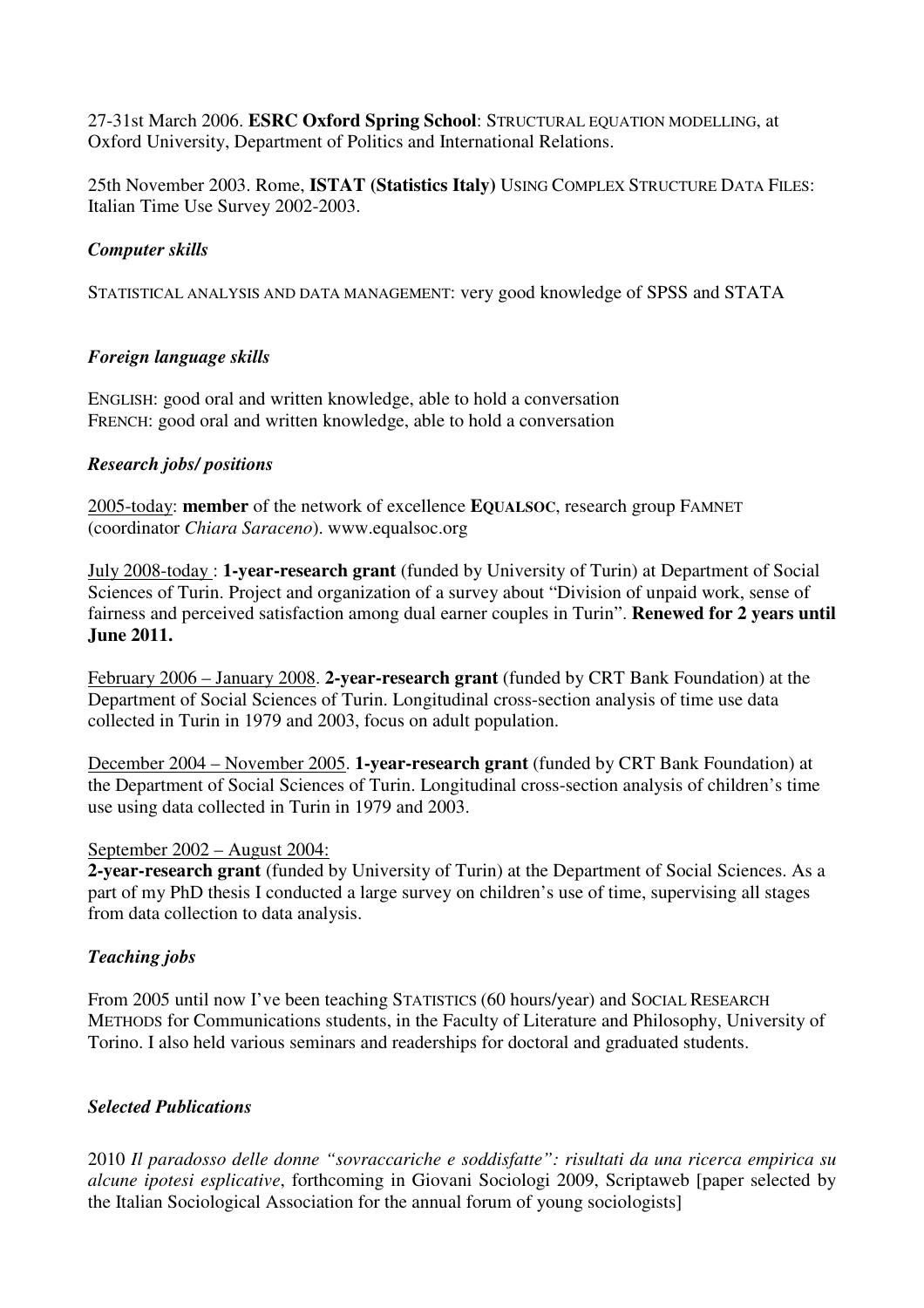2009 *A ciascuno il suo compito. Modelli di divisione del lavoro nella coppia a Torino e in altre città metropolitane*, forthcoming in Stato & Mercato, n. 3.

2009 *Do Parents Coordinate Their Work Schedules? A Comparison of Dutch, Flemish and Italian Dual-Earner Households*, European Sociological Review, vol. 25, n.5 [with Chris vanKlaveren e Joris Ghysels].

2008 *Il mutamento socio-economico nell'analisi dei bilanci-tempo: Torino 1979-2003*, Polis, XXII, n. 2.

2008 *Childhood: A Homegeneous generational group?* in Leira, A & Saraceno, C. (eds) *Childhood: Changing Contexts*, Comparative Social Research, vol. 25, Emerald Jai [with M.C. Belloni].

2008 *Children's Time*, in M.C. Romano (ed.) *Time Use in Daily Life. A Multidisciplinary Approach to the Time-Use's Analysis,* Collana Argomenti n. 35, [with M.C. Belloni]. On line: www.istat.it.

2007 *I comportamenti sociali. Tecniche di rilevazione e metodi di analisi quantitativa delle attività quotidiane*, Torino, Libreria Stampatori.

2007 Review of J. Goldthorpe: *Sulla sociologia*, Polena, n.2.

2006 *Il tempo dei bambini a Torino: 1979-2003*, Quaderni di Sociologia, n.42, 2006 .

2004 *Razionalità (il)limitata? Osservazioni sulla teoria dell'azione di Raymond Boudon*, Rassegna Italiana di Sociologia, n.3, 2004.

### *Conference speeches*

15 October 2009. Napoli, "Sovraccariche e soddisfatte. Studio sull'accettazione delle disuguaglianze", paper selected for the "Forum Giovani sociologi 2009" call, held by Associazione Italiana di Sociologia.

8 October 2009. Trento, Facoltà di Sociologia, "Explaining the paradox of women's sense of fairness about family work", paper selected for the Conference "Disuguaglianze e coesione sociale".

17 September 2009. Oxford, Nuffield College, "Explaining the paradox of women's sense of fairness about family work", paper presented to the Equalsoc workshop on "Division of Housework".

3 February 2009. Milano, Università Cattolica, "Cambiamenti nella divisione dei lavori domestici tra i partner di coppia: Torino 1979-2003, paper selected for the 8th edition of "Giornate di Studio sulla Popolazione, Gruppo di Coordinamento per la Demografia" – Sezione della Società Italiana di Statistica.

11 April 2008. Berlin, WZB, "Work Timing of Parents in Europe: a comparison of Dutch, Flemish and Italian parents" (with Joris Ghysels e Chris Vanklaveren) paper presented to the Equalsoc workshop.

25 May 2007. Napoli, Università Federico II, "Un quarto di secolo dopo: Torino 1979-2003. Il mutamento socio-economico nell'analisi dei bilanci-tempo", paper presented to the annual conference of Associazione Italiana di Sociologia, sez. Economia, Lavoro, Organizzazione.

25 January 2007. Berlino, WZB, "Work time coordination, its determinants and influence on childcare service demand: results from the Italian survey", paper presented to the Equalsoc workshop.